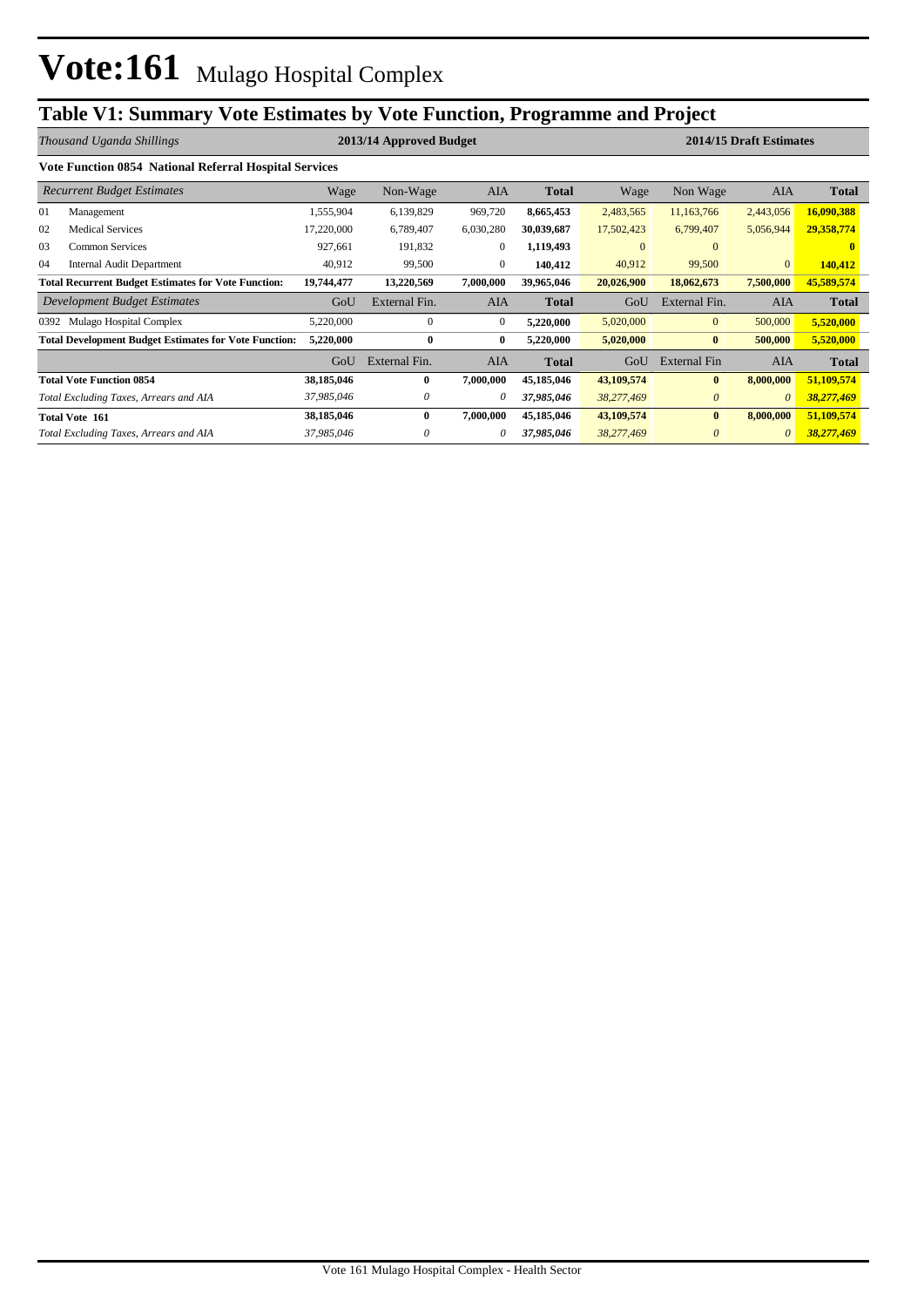## **Table V2: Summary Vote Estimates by Item**

| Thousand Uganda Shillings                                 |                  | 2013/14 Approved Budget   |                       | 2014/15 Draft Estimates |                  |                       |                       |                         |
|-----------------------------------------------------------|------------------|---------------------------|-----------------------|-------------------------|------------------|-----------------------|-----------------------|-------------------------|
|                                                           |                  | GoU External Fin.         | AIA                   | <b>Total</b>            |                  | GoU External Fin.     | AIA                   | <b>Total</b>            |
| <b>Employees, Goods and Services (Outputs Provided)</b>   | 32,867,046       | 0                         | 7,000,000             | 39,867,046              | 33,159,469       | 0                     | 7,500,000             | 40,659,469              |
| 211101 General Staff Salaries                             | 19,744,477       | $\boldsymbol{0}$          | $\bf{0}$              | 19,744,477              | 20,026,900       | $\boldsymbol{0}$      | $\mathbf{0}$          | 20,026,900              |
| 211102 Contract Staff Salaries (Incl. Casuals, Temporary) | 0                | $\boldsymbol{0}$          | 1,020,000             | 1,020,000               | $\boldsymbol{0}$ | $\mathbf{0}$          | 1,220,000             | 1,220,000               |
| 211103 Allowances                                         | 1,717,931        | $\boldsymbol{0}$          | 1,520,000             | 3,237,931               | 1,697,931        | $\mathbf{0}$          | 1,520,000             | 3,217,931               |
| 213001 Medical expenses (To employees)                    | 197,699          | $\boldsymbol{0}$          | 200,000               | 397,699                 | 197,699          | $\mathbf{0}$          | $\mathbf{0}$          | 197,699                 |
| 213002 Incapacity, death benefits and funeral expenses    | 140,000          | $\overline{0}$            |                       | 140,000                 | 140,000          | $\mathbf{0}$          | $\boldsymbol{0}$      | 140,000                 |
| 221001 Advertising and Public Relations                   | 102,479          | $\boldsymbol{0}$          | 47,000                | 149,479                 | 112,479          | $\mathbf{0}$          | $\mathbf{0}$          | 112,479                 |
| 221002 Workshops and Seminars                             | 83,197           | 0                         |                       | 83,197                  | 83,197           | $\mathbf{0}$          | $\boldsymbol{0}$      | 83,197                  |
| 221003 Staff Training                                     | 129,860          | $\boldsymbol{0}$          | 65,000                | 194,860                 | 267,117          | $\mathbf{0}$          | $\mathbf{0}$          | 267,117                 |
| 221006 Commissions and related charges                    | 23,710           | $\mathbf{0}$              |                       | 23,710                  | 23,170           | $\mathbf{0}$          | $\mathbf{0}$          | 23,170                  |
| 221007 Books, Periodicals & Newspapers                    | 12,700           | $\overline{0}$            |                       | 12,700                  | 12,700           | $\mathbf{0}$          | $\overline{0}$        | 12,700                  |
| 221008 Computer supplies and Information Technology (IT)  | 50,000           | $\boldsymbol{0}$          |                       | 50,000                  | 50,000           | $\mathbf{0}$          | 20,000                | 70,000                  |
| 221009 Welfare and Entertainment                          | 123,230          | $\boldsymbol{0}$          | 120,000               | 243,230                 | 123,230          | $\mathbf{0}$          | 120,000               | 243,230                 |
| 221010 Special Meals and Drinks                           | 54,000           | $\boldsymbol{0}$          | 20,000                | 74,000                  | 1,985,369        | $\mathbf{0}$          | $\mathbf{0}$          | 1,985,369               |
| 221011 Printing, Stationery, Photocopying and Binding     | 158,000          | $\boldsymbol{0}$          | 100,000               | 258,000                 | 158,000          | $\mathbf{0}$          | 100,000               | 258,000                 |
| 221012 Small Office Equipment                             | 32,421           | $\boldsymbol{0}$          |                       | 32,421                  | 32,421           | $\mathbf{0}$          | $\mathbf{0}$          | 32,421                  |
| 221016 IFMS Recurrent costs                               | 30,000           | $\boldsymbol{0}$          | 35,000                | 65,000                  | 30,000           | $\boldsymbol{0}$      | $\boldsymbol{0}$      | 30,000                  |
| 221020 IPPS Recurrent Costs                               | $\boldsymbol{0}$ | $\mathbf{0}$              |                       | $\bf{0}$                | 25,000           | $\mathbf{0}$          | $\boldsymbol{0}$      | 25,000                  |
| 222001 Telecommunications                                 | 120,000          | $\mathbf{0}$              |                       | 120,000                 | 120,000          | $\mathbf{0}$          | $\mathbf{0}$          | 120,000                 |
| 222002 Postage and Courier                                | 10,000           | $\theta$                  |                       | 10,000                  | 10,000           | $\mathbf{0}$          | $\mathbf{0}$          | 10,000                  |
| 222003 Information and communications technology (ICT)    | 55,838           | $\mathbf{0}$              |                       | 55,838                  | 56,378           | $\mathbf{0}$          | $\boldsymbol{0}$      | 56,378                  |
| 223003 Rent – (Produced Assets) to private entities       | 100,000          | $\mathbf{0}$              |                       | 100,000                 | 100,000          | $\mathbf{0}$          | $\boldsymbol{0}$      | 100,000                 |
| 223004 Guard and Security services                        | 178,700          | $\overline{0}$            |                       | 178,700                 | 178,700          | $\mathbf{0}$          | $\mathbf{0}$          | 178,700                 |
| 223005 Electricity                                        | 1,909,081        | $\theta$                  |                       | 1,909,081               | 1,909,081        | $\mathbf{0}$          | $\mathbf{0}$          | 1,909,081               |
| 223006 Water                                              | 1,077,000        | $\mathbf{0}$              |                       | 1,077,000               | 1,077,000        | $\mathbf{0}$          | $\mathbf{0}$          | 1,077,000               |
| 223007 Other Utilities- (fuel, gas, firewood, charcoal)   | 26,255           | $\boldsymbol{0}$          |                       | 26,255                  | 26,255           | $\mathbf{0}$          | $\boldsymbol{0}$      | 26,255                  |
| 224001 Medical and Agricultural supplies                  | $\boldsymbol{0}$ | $\boldsymbol{0}$          | 1,647,045             | 1,647,045               | $\boldsymbol{0}$ | $\bf{0}$              | 1,807,045             | 1,807,045               |
| 224002 General Supply of Goods and Services               | 2,231,550        | $\boldsymbol{0}$          | 18,000                | 2,249,550               | $\mathbf{0}$     | $\bf{0}$              |                       |                         |
| 224004 Cleaning and Sanitation                            | $\overline{0}$   | $\overline{0}$            |                       | $\bf{0}$                | 446,000          | $\mathbf{0}$          | $\mathbf{0}$          | 446,000                 |
| 224005 Uniforms, Beddings and Protective Gear             | $\boldsymbol{0}$ | $\mathbf{0}$              |                       | $\bf{0}$                | 112,924          | $\mathbf{0}$          | $\overline{0}$        | 112,924                 |
| 225001 Consultancy Services- Short term                   | $\mathbf{0}$     | $\mathbf{0}$              | 1,660,909             | 1,660,909               | 150,000          | $\mathbf{0}$          | 2,055,909             | 2,205,909               |
| 227001 Travel inland                                      | 267,630          | $\boldsymbol{0}$          |                       | 267,630                 | 277,630          | $\mathbf{0}$          | $\mathbf{0}$          | 277,630                 |
| 227002 Travel abroad                                      | 250,090          | $\boldsymbol{0}$          |                       | 250,090                 | 250,090          | $\mathbf{0}$          | $\mathbf{0}$          | 250,090                 |
| 227004 Fuel, Lubricants and Oils                          | 301,551          | $\boldsymbol{0}$          | 123,320               | 424,871                 | 353,916          | $\bf{0}$              | 23,320                | 377,236                 |
| 228001 Maintenance - Civil                                | 675,202          | $\boldsymbol{0}$          | 100,000               | 775,202                 | 675,202          | $\bf{0}$              | 150,000               | 825,202                 |
| 228002 Maintenance - Vehicles                             | 221,592          | $\boldsymbol{0}$          |                       | 221,592                 | 169,227          | $\bf{0}$              | $\mathbf{0}$          | 169,227                 |
| 228003 Maintenance – Machinery, Equipment & Furniture     | 2,232,453        | $\boldsymbol{0}$          | 323,726               | 2,556,178               | 2,117,453        | $\mathbf{0}$          | 123,726               | 2.241.178               |
| 228004 Maintenance - Other                                | 610,400          | $\boldsymbol{0}$          |                       | 610,400                 | 164,400          | $\bf{0}$              | $\boldsymbol{0}$      | 164,400                 |
| 273102 Incapacity, death benefits and funeral expenses    | 0                | $\boldsymbol{0}$          |                       | $\bf{0}$                | $\mathbf{0}$     | $\mathbf{0}$          | 360,000               | 360,000                 |
| Grants, Transfers and Subsides (Outputs Funded)           | 98,000           | 0                         | 0                     | 98,000                  | 98,000           | $\boldsymbol{\theta}$ | 0                     | 98,000                  |
| 263106 Other Current grants                               | 98,000           | $\boldsymbol{0}$          | $\boldsymbol{0}$      | 98,000                  | 98,000           | $\bf{0}$              | $\mathbf{0}$          | 98,000                  |
| <b>Investment</b> (Capital Purchases)                     | 5,220,000        | 0                         | $\boldsymbol{\theta}$ | 5,220,000               | 5,020,000        | $\boldsymbol{\theta}$ | 500,000               | 5,520,000               |
| 231001 Non Residential buildings (Depreciation)           | 0                | $\overline{0}$            |                       | $\bf{0}$                | $\boldsymbol{0}$ | $\mathbf{0}$          | 500,000               | 500,000                 |
| 231002 Residential buildings (Depreciation)               | 3,000,000        | $\mathbf{0}$              |                       | 3,000,000               | 5,020,000        | $\boldsymbol{0}$      | $\mathbf{0}$          | 5,020,000               |
| 231003 Roads and bridges (Depreciation)                   | 100,000          | $\mathbf{0}$              |                       | 100,000                 | $\mathbf{0}$     | $\bf{0}$              |                       | $\mathbf{0}$            |
| 231005 Machinery and equipment                            | 720,000          | $\mathbf{0}$              |                       | 720,000                 | $\boldsymbol{0}$ | $\boldsymbol{0}$      |                       |                         |
| 231006 Furniture and fittings (Depreciation)              | 1,200,000        | $\boldsymbol{0}$          | $\boldsymbol{0}$      | 1,200,000               | $\mathbf{0}$     | $\boldsymbol{0}$      |                       | $\bf{0}$                |
| 312206 Gross Tax                                          | 200,000          | $\boldsymbol{0}$          | $\boldsymbol{0}$      | 200,000                 | $\mathbf{0}$     | $\bf{0}$              |                       | $\overline{\mathbf{0}}$ |
| <b>Arrears</b>                                            | 0                | 0                         |                       | 0                       | 4,832,105        | $\boldsymbol{\theta}$ | $\boldsymbol{\theta}$ | 4,832,105               |
| 321612 Water arrears(Budgeting)                           | $\bf{0}$         | $\boldsymbol{0}$          |                       | $\bf{0}$                | 4,729,105        | $\bf{0}$              | $\mathbf{0}$          | 4,729,105               |
| 321614 Electricity arrears (Budgeting)                    | $\mathbf{0}$     | $\boldsymbol{0}$          |                       | 0                       | 103,000          | $\mathbf{0}$          | $\mathbf{0}$          | 103,000                 |
| <b>Grand Total Vote 161</b>                               | 38,185,046       | $\bf{0}$                  | 7,000,000             | 45,185,046              | 43,109,574       | $\pmb{0}$             | 8,000,000             | 51,109,574              |
| Total Excluding Taxes, Arrears and AIA                    | 37,985,046       | $\boldsymbol{\mathit{0}}$ | $\theta$              | 37,985,046              | 38,277,469       | $\boldsymbol{\theta}$ | $\boldsymbol{\theta}$ | 38,277,469              |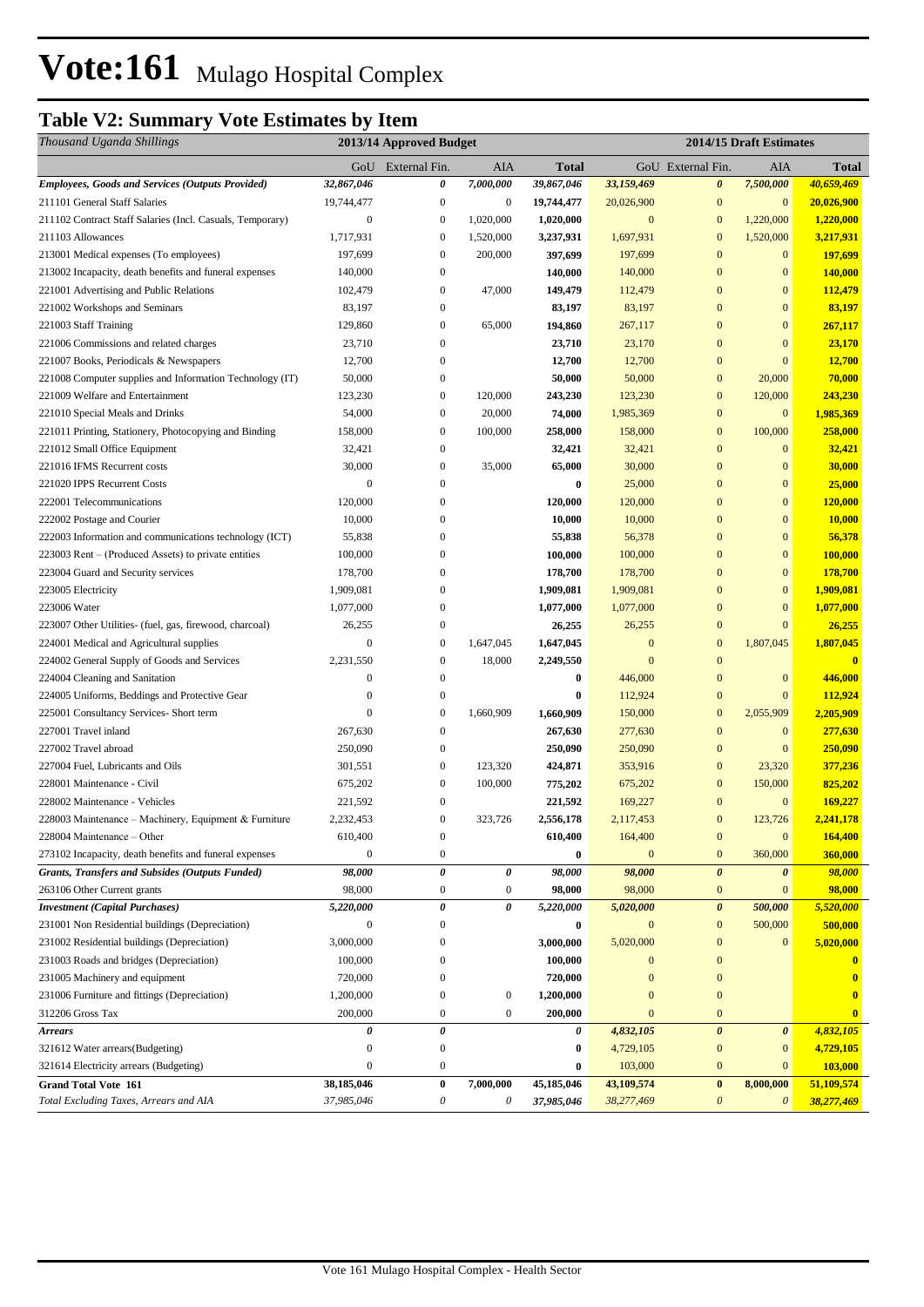## **Table V3: Detailed Estimates by Vote Function, Cost Centre, Output and Item**

### *Vote Function 0854 National Referral Hospital Services*

#### *Recurrent Budget Estimates*

#### **Programme 01 Management**

| Thousand Uganda Shillings                                                           | 2013/14 Approved Budget |                                      |                                      | 2014/15 Draft Estimates |                        |                         |                                    |                         |
|-------------------------------------------------------------------------------------|-------------------------|--------------------------------------|--------------------------------------|-------------------------|------------------------|-------------------------|------------------------------------|-------------------------|
| <b>Outputs Provided</b>                                                             | Wage                    | Non-Wage                             | <b>AIA</b>                           | <b>Total</b>            | Wage                   | Non Wage                | AIA                                | <b>Total</b>            |
| Output:085405 Hospital Management and Support Services - National Referral Hospital |                         |                                      |                                      |                         |                        |                         |                                    |                         |
| 211101 General Staff Salaries                                                       | 1,555,904               | $\mathbf{0}$                         | $\boldsymbol{0}$                     | 1,555,904               | 2,483,565              | $\mathbf{0}$            | $\mathbf{0}$                       | 2,483,565               |
| 211102 Contract Staff Salaries (Incl. Casuals, T                                    | $\boldsymbol{0}$        | $\mathbf{0}$                         | 224,400                              | 224,400                 | $\mathbf{0}$           | $\mathbf{0}$            | 224,400                            | 224,400                 |
| 211103 Allowances                                                                   | $\boldsymbol{0}$        | 230,000                              | $\boldsymbol{0}$                     | 230,000                 | $\mathbf{0}$           | 250,000                 | 1,520,000                          | 1,770,000               |
| 213001 Medical expenses (To employees)                                              | $\boldsymbol{0}$        | 197,699                              | 200,000                              | 397,699                 | $\mathbf{0}$           | 197,699                 | $\mathbf{0}$                       | 197,699                 |
| 213002 Incapacity, death benefits and funeral e                                     | $\boldsymbol{0}$        | 140,000                              | $\boldsymbol{0}$                     | 140,000                 | $\mathbf{0}$           | 140,000                 | $\mathbf{0}$                       | 140,000                 |
| 221001 Advertising and Public Relations                                             | $\boldsymbol{0}$        | 13,400                               | 47,000                               | 60,400                  | $\mathbf{0}$           | 13,400                  | $\mathbf{0}$                       | 13,400                  |
| 221002 Workshops and Seminars                                                       | $\boldsymbol{0}$        | 80,197                               | $\boldsymbol{0}$                     | 80,197                  | $\mathbf{0}$           | 80,197                  | $\mathbf{0}$                       | 80,197                  |
| 221006 Commissions and related charges                                              | $\boldsymbol{0}$        | 23,710                               | $\boldsymbol{0}$                     | 23,710                  | $\mathbf{0}$           | 23,170                  | $\mathbf{0}$                       | 23,170                  |
| 221007 Books, Periodicals & Newspapers                                              | $\boldsymbol{0}$        | 10,000                               | $\boldsymbol{0}$                     | 10,000                  | $\mathbf{0}$           | 10,000                  | $\mathbf{0}$                       | 10,000                  |
| 221008 Computer supplies and Information Tec                                        | $\boldsymbol{0}$        | $\mathbf{0}$                         | $\boldsymbol{0}$                     | $\bf{0}$                | $\mathbf{0}$           | 50,000                  | 20,000                             | 70,000                  |
| 221009 Welfare and Entertainment                                                    | $\boldsymbol{0}$        | 72,000                               | 120,000                              | 192,000                 | $\mathbf{0}$           | 86,230                  | 120,000                            | 206,230                 |
| 221010 Special Meals and Drinks                                                     | $\boldsymbol{0}$        | $\mathbf{0}$                         | 20,000                               | 20,000                  | $\mathbf{0}$           | 205,701                 | $\boldsymbol{0}$                   | 205,701                 |
| 221011 Printing, Stationery, Photocopying and                                       | $\boldsymbol{0}$        | 126,000                              | 100,000                              | 226,000                 | $\mathbf{0}$           | 126,000                 | 30,000                             | 156,000                 |
| 221012 Small Office Equipment                                                       | $\boldsymbol{0}$        | 29,921                               | $\mathbf{0}$                         | 29,921                  | $\mathbf{0}$           | 29,921                  | $\mathbf{0}$                       | 29,921                  |
| 221016 IFMS Recurrent costs                                                         | $\boldsymbol{0}$        | 30,000                               | 35,000                               | 65,000                  | $\mathbf{0}$           | 30,000                  | $\mathbf{0}$                       | 30,000                  |
| 222001 Telecommunications                                                           | $\boldsymbol{0}$        | 120,000                              | $\boldsymbol{0}$                     | 120,000                 | $\mathbf{0}$           | 120,000                 | $\mathbf{0}$                       | 120,000                 |
| 222002 Postage and Courier                                                          | $\boldsymbol{0}$        | 10,000                               | $\boldsymbol{0}$                     | 10,000                  | $\mathbf{0}$           | 10,000                  | $\bf{0}$                           | 10,000                  |
| 222003 Information and communications techn                                         | $\boldsymbol{0}$        | 55,838                               | $\boldsymbol{0}$                     | 55,838                  | $\mathbf{0}$           | 56,378                  | $\mathbf{0}$                       | 56,378                  |
| 223003 Rent – (Produced Assets) to private enti                                     | $\boldsymbol{0}$        | 100,000                              | $\boldsymbol{0}$                     | 100,000                 | $\mathbf{0}$           | 100,000                 | $\mathbf{0}$                       | 100,000                 |
| 223004 Guard and Security services                                                  | $\boldsymbol{0}$        | 178,700                              | $\boldsymbol{0}$                     | 178,700                 | $\mathbf{0}$           | 178,700                 | $\mathbf{0}$                       | 178,700                 |
| 223005 Electricity                                                                  | $\boldsymbol{0}$        | 1,909,081                            | $\boldsymbol{0}$                     | 1,909,081               | $\mathbf{0}$           | 1,909,081               | $\mathbf{0}$                       | 1,909,081               |
| 223006 Water                                                                        | $\boldsymbol{0}$        | 1,077,000                            | $\boldsymbol{0}$                     | 1,077,000               | $\mathbf{0}$           | 1,077,000               | $\mathbf{0}$                       | 1,077,000               |
| 223007 Other Utilities- (fuel, gas, firewood, cha                                   | $\boldsymbol{0}$        | 26,255                               | $\boldsymbol{0}$                     | 26,255                  | $\mathbf{0}$           | 26,255                  | $\mathbf{0}$                       | 26,255                  |
| 224002 General Supply of Goods and Services                                         | $\boldsymbol{0}$        | 468,625                              | $\boldsymbol{0}$                     | 468,625                 | $\mathbf{0}$           | $\mathbf{0}$            | $\mathbf{0}$                       | $\overline{\mathbf{0}}$ |
| 224005 Uniforms, Beddings and Protective Gea                                        | $\boldsymbol{0}$        | $\mathbf{0}$                         | $\boldsymbol{0}$                     | $\bf{0}$                | $\mathbf{0}$           | 112,924                 | $\mathbf{0}$                       | 112,924                 |
| 225001 Consultancy Services- Short term                                             | $\boldsymbol{0}$        | $\mathbf{0}$                         | $\boldsymbol{0}$                     | $\bf{0}$                | $\mathbf{0}$           | 150,000                 | $\mathbf{0}$                       | 150,000                 |
| 227001 Travel inland                                                                | $\boldsymbol{0}$        | 18,266                               | $\boldsymbol{0}$                     | 18,266                  | $\mathbf{0}$           | 102,668                 | $\mathbf{0}$                       | 102,668                 |
| 227002 Travel abroad                                                                | $\boldsymbol{0}$        | 119,890                              | $\boldsymbol{0}$                     | 119,890                 | $\mathbf{0}$           | 143,090                 | $\mathbf{0}$                       | 143,090                 |
| 227004 Fuel, Lubricants and Oils                                                    | $\boldsymbol{0}$        | 96,951                               | 123,320                              | 220,271                 | $\mathbf{0}$           | 96,951                  | 18,656                             | 115,607                 |
| 228001 Maintenance - Civil                                                          | $\boldsymbol{0}$        | 675,202                              | 100,000                              | 775,202                 | $\mathbf{0}$           | 675,202                 | 150,000                            | 825,202                 |
| 228002 Maintenance - Vehicles                                                       | $\boldsymbol{0}$        | 68,694                               | $\boldsymbol{0}$                     | 68,694                  | $\mathbf{0}$           | 68,694                  | $\mathbf{0}$                       | 68,694                  |
| 228004 Maintenance – Other                                                          | $\boldsymbol{0}$        | 164,400                              | $\boldsymbol{0}$                     | 164,400                 | $\mathbf{0}$           | 164,400                 | $\mathbf{0}$                       | 164,400                 |
| 273102 Incapacity, death benefits and funeral e                                     | $\boldsymbol{0}$        | $\mathbf{0}$                         | $\mathbf{0}$                         | $\bf{0}$                | $\mathbf{0}$           | $\mathbf{0}$            | 360,000                            | 360,000                 |
| Total Cost of Output 085405:                                                        | 1,555,904               | 6,041,829                            | 969,720                              | 8,567,453               | 2,483,565              | 6,233,661               | 2,443,056                          | 11,160,283              |
| <b>Total Cost of Outputs Provided</b>                                               | 1,555,904               | 6,041,829                            | 969,720                              | 8,567,453               | 2,483,565              | 6,233,661               | 2,443,056                          | 11,160,283              |
| <b>Outputs Funded</b>                                                               | Wage                    | Non-Wage                             | AIA                                  | <b>Total</b>            | Wage                   | Non Wage                | AIA                                | <b>Total</b>            |
| Output:085451 Research Grants - National Referral Hospital                          |                         |                                      |                                      |                         |                        |                         |                                    |                         |
| 263106 Other Current grants                                                         | $\boldsymbol{0}$        | 98,000                               | $\boldsymbol{0}$                     | 98,000                  | $\mathbf{0}$           | 98,000                  | $\boldsymbol{0}$                   | 98,000                  |
| o/w Orthopaedic workshop                                                            | 0                       | $\boldsymbol{\mathit{0}}$            |                                      | 0                       |                        | 98,000                  |                                    | 98,000                  |
| Total Cost of Output 085451:                                                        | 0                       | 98,000                               | 0                                    | 98,000                  | $\boldsymbol{\theta}$  | 98,000                  | 0                                  | 98,000                  |
| <b>Total Cost of Outputs Funded</b>                                                 | $\bf{0}$                | 98,000                               | $\bf{0}$                             | 98,000                  | $\bf{0}$               | 98,000                  | $\bf{0}$                           | 98,000                  |
| <b>Arrears</b>                                                                      | Wage                    | Non-Wage                             | AIA                                  | <b>Total</b>            | Wage                   | Non Wage                | AIA                                | <b>Total</b>            |
| Output:085499 Arrears                                                               |                         |                                      |                                      |                         |                        |                         |                                    |                         |
| 321612 Water arrears(Budgeting)                                                     | $\boldsymbol{0}$        | $\boldsymbol{0}$<br>$\boldsymbol{0}$ | $\boldsymbol{0}$                     | $\bf{0}$                | $\mathbf{0}$           | 4,729,105               | $\mathbf{0}$                       | 4,729,105               |
| 321614 Electricity arrears (Budgeting)                                              | $\boldsymbol{0}$        |                                      | $\boldsymbol{0}$                     | $\bf{0}$                | $\boldsymbol{0}$       | 103,000                 | $\mathbf{0}$                       | 103,000                 |
| Total Cost of Output 085499:                                                        | 0                       | 0<br>$\bf{0}$                        |                                      | 0                       | $\boldsymbol{\theta}$  | 4,832,105               | $\boldsymbol{\theta}$              | 4,832,105               |
| <b>Total Cost of Arrears</b><br><b>Total Programme 01</b>                           | $\bf{0}$<br>1,555,904   |                                      |                                      | $\bf{0}$                | $\bf{0}$               | 4,832,105               | $\bf{0}$                           | 4,832,105               |
| Total Excluding Arrears and AIA                                                     | 1,555,904               | 6,139,829<br>6,139,829               | 969,720<br>$\boldsymbol{\mathit{0}}$ | 8,665,453<br>7,695,733  | 2,483,565<br>2,483,565 | 11,163,766<br>6,331,661 | 2,443,056<br>$\boldsymbol{\theta}$ | 16,090,388<br>8,815,227 |
| <b>Programme 02 Medical Services</b>                                                |                         |                                      |                                      |                         |                        |                         |                                    |                         |
| Thousand Uganda Shillings                                                           |                         | 2013/14 Approved Budget              |                                      |                         |                        |                         | 2014/15 Draft Estimates            |                         |
| <b>Outputs Provided</b>                                                             | Wage                    | Non-Wage                             | AIA                                  | <b>Total</b>            | Wage                   | Non Wage                | AIA                                | <b>Total</b>            |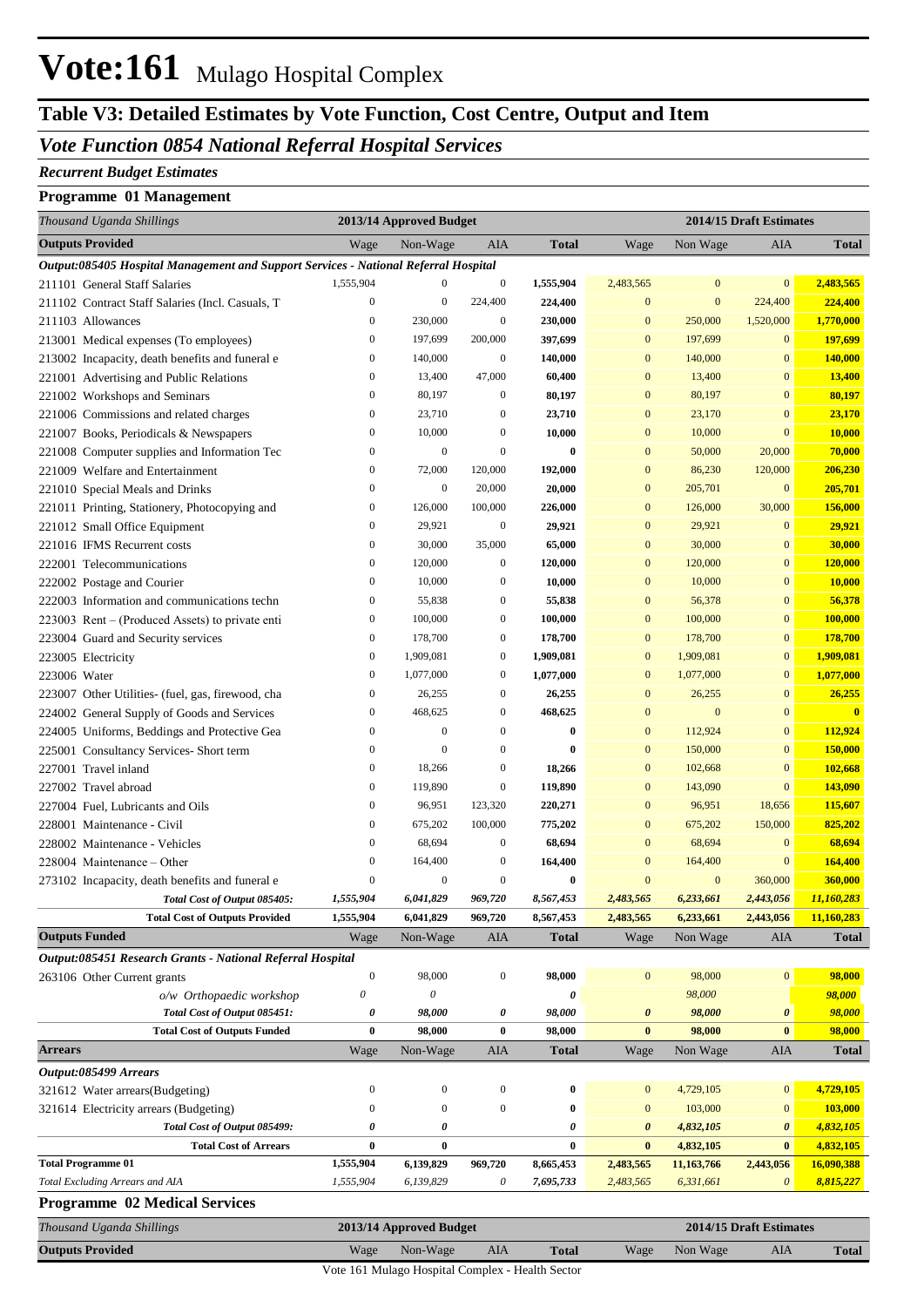## **Table V3: Detailed Estimates by Vote Function, Cost Centre, Output and Item**

### *Vote Function 0854 National Referral Hospital Services*

### **Programme 02 Medical Services**

| Thousand Uganda Shillings<br>2013/14 Approved Budget<br>2014/15 Draft Estimates               |                  |                         |                  |              |                       |                       |                         |                         |
|-----------------------------------------------------------------------------------------------|------------------|-------------------------|------------------|--------------|-----------------------|-----------------------|-------------------------|-------------------------|
| Output:085401 Inpatient Services - National Referral Hospital                                 |                  |                         |                  |              |                       |                       |                         |                         |
| 211101 General Staff Salaries                                                                 | 17,220,000       | $\boldsymbol{0}$        | $\boldsymbol{0}$ | 17,220,000   | 17,502,423            | $\bf{0}$              | $\mathbf{0}$            | 17,502,423              |
| 211102 Contract Staff Salaries (Incl. Casuals, T                                              | $\boldsymbol{0}$ | $\boldsymbol{0}$        | 795,600          | 795,600      | $\mathbf{0}$          | $\mathbf{0}$          | 696,920                 | 696,920                 |
| 211103 Allowances                                                                             | $\boldsymbol{0}$ | 1,084,931               | 1,520,000        | 2,604,931    | $\bf{0}$              | 1,084,931             | $\mathbf{0}$            | 1,084,931               |
| 221001 Advertising and Public Relations                                                       | $\boldsymbol{0}$ | 59,079                  | $\boldsymbol{0}$ | 59,079       | $\boldsymbol{0}$      | 59,079                | $\mathbf{0}$            | 59,079                  |
| 221003 Staff Training                                                                         | $\boldsymbol{0}$ | 111,008                 | 65,000           | 176,008      | $\boldsymbol{0}$      | 211,008               | $\mathbf{0}$            | 211,008                 |
| 221009 Welfare and Entertainment                                                              | $\boldsymbol{0}$ | 16,000                  | $\boldsymbol{0}$ | 16,000       | $\bf{0}$              | 16,000                | $\mathbf{0}$            | 16,000                  |
| 221010 Special Meals and Drinks                                                               | $\boldsymbol{0}$ | 54,000                  | $\boldsymbol{0}$ | 54,000       | $\bf{0}$              | 1,779,668             | $\mathbf{0}$            | 1,779,668               |
| 221011 Printing, Stationery, Photocopying and                                                 | $\boldsymbol{0}$ | 20,000                  | $\boldsymbol{0}$ | 20,000       | $\bf{0}$              | 20,000                | 49,000                  | 69,000                  |
| 221020 IPPS Recurrent Costs                                                                   | $\mathbf{0}$     | $\mathbf{0}$            | $\mathbf{0}$     | $\bf{0}$     | $\boldsymbol{0}$      | 25,000                | $\mathbf{0}$            | 25,000                  |
| 224002 General Supply of Goods and Services                                                   | $\boldsymbol{0}$ | 1,725,668               | 18,000           | 1,743,668    | $\bf{0}$              | $\mathbf{0}$          | $\mathbf{0}$            | $\bf{0}$                |
| 224004 Cleaning and Sanitation                                                                | $\boldsymbol{0}$ | $\boldsymbol{0}$        | $\mathbf{0}$     | $\bf{0}$     | $\bf{0}$              | 446,000               | $\mathbf{0}$            | 446,000                 |
| 225001 Consultancy Services- Short term                                                       | $\boldsymbol{0}$ | $\mathbf{0}$            | 332,182          | 332,182      | $\mathbf{0}$          | $\mathbf{0}$          | 411,182                 | 411,182                 |
| 227001 Travel inland                                                                          | $\boldsymbol{0}$ | 129,962                 | $\mathbf{0}$     | 129,962      | $\boldsymbol{0}$      | 129,962               | $\mathbf{0}$            | 129,962                 |
| 227002 Travel abroad                                                                          | $\mathbf{0}$     | 87,000                  | $\boldsymbol{0}$ | 87,000       | $\bf{0}$              | 87,000                | $\mathbf{0}$            | 87,000                  |
| 227004 Fuel, Lubricants and Oils                                                              | $\boldsymbol{0}$ | 134,400                 | $\boldsymbol{0}$ | 134,400      | $\bf{0}$              | 134,400               | 4,664                   | 139,064                 |
| 228002 Maintenance - Vehicles                                                                 | $\boldsymbol{0}$ | 100,533                 | $\boldsymbol{0}$ | 100,533      | $\mathbf{0}$          | 100,533               | $\mathbf{0}$            | 100,533                 |
| 228003 Maintenance - Machinery, Equipment                                                     | $\boldsymbol{0}$ | 2,232,453               | 226,608          | 2,459,061    | $\mathbf{0}$          | 2,117,453             | 86,608                  | 2,204,061               |
| 228004 Maintenance – Other                                                                    | $\boldsymbol{0}$ | 446,000                 | $\boldsymbol{0}$ | 446,000      | $\mathbf{0}$          | $\mathbf{0}$          | $\mathbf{0}$            | $\overline{\mathbf{0}}$ |
| Total Cost of Output 085401:                                                                  | 17,220,000       | 6,201,034               | 2,957,390        | 26,378,424   | 17,502,423            | 6,211,034             | 1,248,374               | 24,961,831              |
| Output:085402 Outpatient Services - National Referral Hospital                                |                  |                         |                  |              |                       |                       |                         |                         |
| 211102 Contract Staff Salaries (Incl. Casuals, T                                              | $\boldsymbol{0}$ | $\mathbf{0}$            | $\mathbf{0}$     | $\bf{0}$     | $\bf{0}$              | $\boldsymbol{0}$      | 298,680                 | 298,680                 |
| 211103 Allowances                                                                             | $\boldsymbol{0}$ | 270,000                 | $\boldsymbol{0}$ | 270,000      | $\bf{0}$              | 240,000               | $\mathbf{0}$            | 240,000                 |
| 221001 Advertising and Public Relations                                                       | $\boldsymbol{0}$ | 30,000                  | $\boldsymbol{0}$ | 30,000       | $\bf{0}$              | 30,000                | $\mathbf{0}$            | 30,000                  |
| 221003 Staff Training                                                                         | $\mathbf{0}$     | 7,843                   | $\boldsymbol{0}$ | 7,843        | $\bf{0}$              | 45,100                | $\bf{0}$                | 45,100                  |
| 221007 Books, Periodicals & Newspapers                                                        | $\boldsymbol{0}$ | 2,700                   | $\boldsymbol{0}$ | 2,700        | $\bf{0}$              | 2,700                 | $\mathbf{0}$            | 2,700                   |
| 221009 Welfare and Entertainment                                                              | $\boldsymbol{0}$ | 18,000                  | $\boldsymbol{0}$ | 18,000       | $\bf{0}$              | 18,000                | $\mathbf{0}$            | 18,000                  |
| 221011 Printing, Stationery, Photocopying and                                                 | $\boldsymbol{0}$ | 10,000                  | $\boldsymbol{0}$ | 10,000       | $\bf{0}$              | 10,000                | 21,000                  | 31,000                  |
| 224002 General Supply of Goods and Services                                                   | $\boldsymbol{0}$ | 37,257                  | $\theta$         | 37,257       | $\mathbf{0}$          | $\mathbf{0}$          | $\mathbf{0}$            | $\overline{\mathbf{0}}$ |
| 225001 Consultancy Services- Short term                                                       | $\boldsymbol{0}$ | $\boldsymbol{0}$        | 1,328,727        | 1,328,727    | $\mathbf{0}$          | $\mathbf{0}$          | 1,644,727               | 1,644,727               |
| 227004 Fuel, Lubricants and Oils                                                              | $\boldsymbol{0}$ | 70,200                  | $\boldsymbol{0}$ | 70,200       | $\bf{0}$              | 70,200                | $\mathbf{0}$            | 70,200                  |
| Total Cost of Output 085402:                                                                  | 0                | 446,000                 | 1,328,727        | 1,774,727    | $\boldsymbol{\theta}$ | 416,000               | 1,964,407               | 2,380,407               |
| Output:085403 Medical and Health Supplies Procured and Dispensed - National Referral Hospital |                  |                         |                  |              |                       |                       |                         |                         |
| 224001 Medical and Agricultural supplies                                                      | $\boldsymbol{0}$ | $\mathbf{0}$            | 1,647,045        | 1,647,045    | $\bf{0}$              | $\mathbf{0}$          | 1,807,045               | 1,807,045               |
| Total Cost of Output 085403:                                                                  | 0                | 0                       | 1,647,045        | 1,647,045    | $\boldsymbol{\theta}$ | $\boldsymbol{\theta}$ | 1,807,045               | 1,807,045               |
| Output:085404 Diagnostic Services - National Referral Hospital                                |                  |                         |                  |              |                       |                       |                         |                         |
| 211103 Allowances                                                                             | $\boldsymbol{0}$ | 59,000                  | $\boldsymbol{0}$ | 59,000       | $\mathbf{0}$          | 59,000                | $\mathbf{0}$            | 59,000                  |
| 221003 Staff Training                                                                         | $\boldsymbol{0}$ | 11,008                  | $\boldsymbol{0}$ | 11,008       | $\bf{0}$              | 11,008                | $\mathbf{0}$            | 11,008                  |
| 227001 Travel inland                                                                          | 0                | 20,000                  | $\boldsymbol{0}$ | 20,000       | $\mathbf{0}$          | 20,000                | $\mathbf{0}$            | 20,000                  |
| 227004 Fuel, Lubricants and Oils                                                              | $\boldsymbol{0}$ | $\mathbf{0}$            | $\boldsymbol{0}$ | $\bf{0}$     | $\mathbf{0}$          | 52,365                | $\mathbf{0}$            | 52,365                  |
| 228002 Maintenance - Vehicles                                                                 | $\boldsymbol{0}$ | 52,365                  | $\boldsymbol{0}$ | 52,365       | $\mathbf{0}$          | $\boldsymbol{0}$      | $\mathbf{0}$            | $\overline{\mathbf{0}}$ |
| 228003 Maintenance - Machinery, Equipment                                                     | $\boldsymbol{0}$ | $\boldsymbol{0}$        | 97,118           | 97,118       | $\mathbf{0}$          | $\boldsymbol{0}$      | 37,118                  | 37,118                  |
| Total Cost of Output 085404:                                                                  | 0                | 142,373                 | 97,118           | 239,491      | 0                     | 142,373               | 37,118                  | 179,491                 |
| <b>Output:085407 Immunisation Services</b>                                                    |                  |                         |                  |              |                       |                       |                         |                         |
| 211103 Allowances                                                                             | $\boldsymbol{0}$ | $\boldsymbol{0}$        | $\boldsymbol{0}$ | $\bf{0}$     | $\mathbf{0}$          | 10,000                | $\mathbf{0}$            | 10,000                  |
| 221001 Advertising and Public Relations                                                       | $\boldsymbol{0}$ | $\mathbf{0}$            | $\boldsymbol{0}$ | $\bf{0}$     | $\mathbf{0}$          | 10,000                | $\bf{0}$                | 10,000                  |
| 227001 Travel inland                                                                          | $\boldsymbol{0}$ | $\boldsymbol{0}$        | $\boldsymbol{0}$ | $\bf{0}$     | $\mathbf{0}$          | 10,000                | $\mathbf{0}$            | 10,000                  |
| Total Cost of Output 085407:                                                                  | 0                | 0                       |                  | 0            | 0                     | 30,000                | $\boldsymbol{\theta}$   | 30,000                  |
| <b>Total Cost of Outputs Provided</b>                                                         | 17,220,000       | 6,789,407               | 6,030,280        | 30,039,687   | 17,502,423            | 6,799,407             | 5,056,944               | 29,358,774              |
| <b>Total Programme 02</b>                                                                     | 17,220,000       | 6,789,407               | 6,030,280        | 30,039,687   | 17,502,423            | 6,799,407             | 5,056,944               | 29,358,774              |
| Total Excluding Arrears and AIA                                                               | 17,220,000       | 6,789,407               | 0                | 24,009,407   | 17,502,423            | 6,799,407             | $\boldsymbol{\theta}$   | 24,301,830              |
| <b>Programme 03 Common Services</b>                                                           |                  |                         |                  |              |                       |                       |                         |                         |
| Thousand Uganda Shillings                                                                     |                  | 2013/14 Approved Budget |                  |              |                       |                       | 2014/15 Draft Estimates |                         |
| <b>Outputs Provided</b>                                                                       | Wage             | Non-Wage                | AIA              | <b>Total</b> | Wage                  | Non Wage              | AIA                     | <b>Total</b>            |

*Output:085405 Hospital Management and Support Services - National Referral Hospital*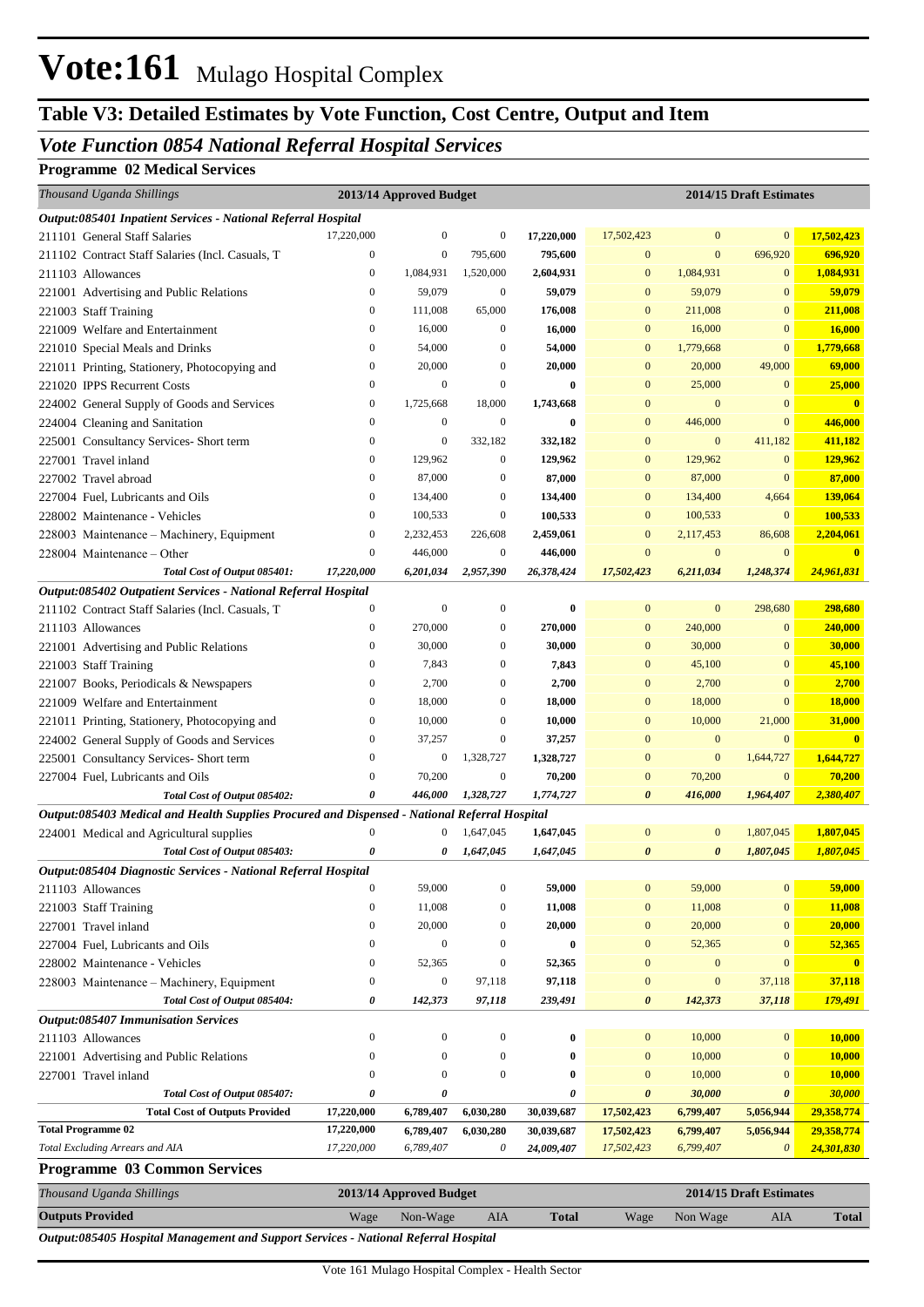## **Table V3: Detailed Estimates by Vote Function, Cost Centre, Output and Item**

### *Vote Function 0854 National Referral Hospital Services*

### **Programme 03 Common Services**

| Thousand Uganda Shillings                    | 2013/14 Approved Budget |          |              |              | 2014/15 Draft Estimates |                       |            |              |  |
|----------------------------------------------|-------------------------|----------|--------------|--------------|-------------------------|-----------------------|------------|--------------|--|
| <b>Outputs Provided</b>                      | Wage                    | Non-Wage | <b>AIA</b>   | <b>Total</b> | Wage                    | Non Wage              | <b>AIA</b> | <b>Total</b> |  |
| 211101 General Staff Salaries                | 927,661                 | 0        | $\theta$     | 927,661      | $\Omega$                | $\theta$              | $\Omega$   |              |  |
| 211103 Allowances                            | 0                       | 20,000   | $\mathbf{0}$ | 20,000       | $\mathbf{0}$            | $\Omega$              | $\Omega$   |              |  |
| 221008 Computer supplies and Information Tec | $^{(1)}$                | 50,000   | $\Omega$     | 50,000       | $\Omega$                | $\Omega$              | $\Omega$   | $\mathbf{0}$ |  |
| 221009 Welfare and Entertainment             | $^{(1)}$                | 14,230   | $\theta$     | 14,230       | $\Omega$                | $\Omega$              | $\Omega$   | 0            |  |
| 227001 Travel inland                         | $^{(1)}$                | 84,402   | $\mathbf{0}$ | 84,402       | $\mathbf{0}$            | $\Omega$              | $\Omega$   | 0            |  |
| 227002 Travel abroad                         | 0                       | 23,200   | $\Omega$     | 23,200       | $\Omega$                | $\Omega$              | $\Omega$   |              |  |
| Total Cost of Output 085405:                 | 927,661                 | 191,832  | 0            | 1,119,493    | $\boldsymbol{\theta}$   | $\boldsymbol{\theta}$ |            |              |  |
| <b>Total Cost of Outputs Provided</b>        | 927,661                 | 191,832  | $\bf{0}$     | 1,119,493    | $\mathbf{0}$            | $\mathbf{0}$          |            |              |  |
| <b>Total Programme 03</b>                    | 927,661                 | 191,832  | $\mathbf{0}$ | 1,119,493    | $\mathbf{0}$            | $\mathbf{0}$          |            | $\mathbf{0}$ |  |
| Total Excluding Arrears and AIA              | 927.661                 | 191.832  | $\theta$     | 1,119,493    | $\theta$                | 0                     | 0          |              |  |

#### **Programme 04 Internal Audit Department**

| Thousand Uganda Shillings                                                           | 2013/14 Approved Budget |          |              |              | 2014/15 Draft Estimates |              |                       |              |  |
|-------------------------------------------------------------------------------------|-------------------------|----------|--------------|--------------|-------------------------|--------------|-----------------------|--------------|--|
| <b>Outputs Provided</b>                                                             | Wage                    | Non-Wage | <b>AIA</b>   | <b>Total</b> | Wage                    | Non Wage     | <b>AIA</b>            | <b>Total</b> |  |
| Output:085405 Hospital Management and Support Services - National Referral Hospital |                         |          |              |              |                         |              |                       |              |  |
| 211101 General Staff Salaries                                                       | 40.912                  | $\Omega$ | $\mathbf{0}$ | 40,912       | 40,912                  | $\mathbf{0}$ | $\overline{0}$        | 40,912       |  |
| 211103 Allowances                                                                   | $\Omega$                | 54,000   | $\mathbf{0}$ | 54,000       | $\overline{0}$          | 54,000       | $\overline{0}$        | 54,000       |  |
| 221002 Workshops and Seminars                                                       | $\Omega$                | 3,000    | $\mathbf{0}$ | 3,000        | $\overline{0}$          | 3,000        | $\overline{0}$        | 3,000        |  |
| 221009 Welfare and Entertainment                                                    | 0                       | 3,000    | $\Omega$     | 3,000        | $\overline{0}$          | 3,000        | $\overline{0}$        | 3,000        |  |
| 221011 Printing, Stationery, Photocopying and                                       | $\Omega$                | 2,000    | $\Omega$     | 2,000        | $\overline{0}$          | 2,000        | $\overline{0}$        | 2,000        |  |
| 221012 Small Office Equipment                                                       | $\Omega$                | 2,500    | $\Omega$     | 2,500        | $\overline{0}$          | 2,500        | $\overline{0}$        | 2,500        |  |
| 227001 Travel inland                                                                | 0                       | 15,000   | $\mathbf{0}$ | 15,000       | $\overline{0}$          | 15,000       | $\overline{0}$        | 15,000       |  |
| 227002 Travel abroad                                                                | $\Omega$                | 20,000   | $\Omega$     | 20,000       | $\Omega$                | 20,000       | $\overline{0}$        | 20,000       |  |
| Total Cost of Output 085405:                                                        | 40,912                  | 99,500   | 0            | 140,412      | 40,912                  | 99,500       | $\boldsymbol{\theta}$ | 140,412      |  |
| <b>Total Cost of Outputs Provided</b>                                               | 40,912                  | 99,500   | $\mathbf{0}$ | 140,412      | 40,912                  | 99,500       | $\mathbf{0}$          | 140,412      |  |
| <b>Total Programme 04</b>                                                           | 40,912                  | 99,500   | $\mathbf{0}$ | 140,412      | 40,912                  | 99,500       | $\bf{0}$              | 140,412      |  |
| Total Excluding Arrears and AIA                                                     | 40,912                  | 99,500   | 0            | 140,412      | 40,912                  | 99,500       | $\theta$              | 140,412      |  |

#### *Development Budget Estimates*

#### **Project 0392 Mulago Hospital Complex**

| Thousand Uganda Shillings                                               |           | 2013/14 Approved Budget |              |                         | 2014/15 Draft Estimates |                                 |                |                         |
|-------------------------------------------------------------------------|-----------|-------------------------|--------------|-------------------------|-------------------------|---------------------------------|----------------|-------------------------|
| <b>Capital Purchases</b>                                                |           | GoU External Fin.       | <b>AIA</b>   | <b>Total</b>            |                         | GoU External Fin.<br><b>AIA</b> |                |                         |
| Output:085472 Government Buildings and Administrative Infrastructure    |           |                         |              |                         |                         |                                 |                |                         |
| 231001 Non Residential buildings (Depreciatio                           | $\Omega$  | $\Omega$                | $\Omega$     | $\bf{0}$                | $\Omega$                | $\mathbf{0}$                    | 500,000        | 500,000                 |
| Total Cost of Output 085472:                                            | 0         | 0                       |              | 0                       | $\boldsymbol{\theta}$   | $\boldsymbol{\theta}$           | 500,000        | 500,000                 |
| Output:085473 Roads, Streets and Highways                               |           |                         |              |                         |                         |                                 |                |                         |
| 231003 Roads and bridges (Depreciation)                                 | 100,000   | $\Omega$                | $\mathbf{0}$ | 100,000                 | $\overline{0}$          | $\mathbf{0}$                    | $\overline{0}$ | $\overline{\mathbf{0}}$ |
| Total Cost of Output 085473:                                            | 100,000   | 0                       |              | 100,000                 | 0                       | $\boldsymbol{\theta}$           |                | $\boldsymbol{\theta}$   |
| Output:085477 Purchase of Specialised Machinery & Equipment             |           |                         |              |                         |                         |                                 |                |                         |
| 231005 Machinery and equipment                                          | 720,000   | $\mathbf{0}$            | $\mathbf{0}$ | 720,000                 | $\overline{0}$          | $\mathbf{0}$                    | $\overline{0}$ | $\mathbf{0}$            |
| Total Cost of Output 085477:                                            | 720,000   | 0                       |              | 720,000                 | $\boldsymbol{\theta}$   | $\boldsymbol{\theta}$           |                | $\boldsymbol{\theta}$   |
| Output:085478 Purchase of Office and Residential Furniture and Fittings |           |                         |              |                         |                         |                                 |                |                         |
| 231006 Furniture and fittings (Depreciation)                            | 1,200,000 | $\mathbf{0}$            | 0            | 1,200,000               | $\mathbf{0}$            | $\mathbf{0}$                    | $\overline{0}$ | $\overline{\mathbf{0}}$ |
| Total Cost of Output 085478:                                            | 1,200,000 | 0                       | 0            | 1,200,000               | $\boldsymbol{\theta}$   | $\boldsymbol{\theta}$           |                | $\boldsymbol{\theta}$   |
| Output:085480 Hospital Construction/rehabilitation                      |           |                         |              |                         |                         |                                 |                |                         |
| 312206 Gross Tax                                                        | 200,000   | $\Omega$                | 0            | 200,000                 | $\Omega$                | $\mathbf{0}$                    | $\Omega$       | $\mathbf{0}$            |
| Total Cost of Output 085480:                                            | 200,000   | 0                       | 0            | 200,000                 | $\boldsymbol{\theta}$   | $\boldsymbol{\theta}$           |                | $\boldsymbol{\theta}$   |
| Output:085482 Staff houses construction and rehabilitation              |           |                         |              |                         |                         |                                 |                |                         |
| 231002 Residential buildings (Depreciation)                             | 3,000,000 | $\Omega$                | $\mathbf{0}$ | 3,000,000               | 5,020,000               | $\mathbf{0}$                    | $\overline{0}$ | 5,020,000               |
| Total Cost of Output 085482:                                            | 3,000,000 | 0                       |              | 3,000,000               | 5,020,000               | $\boldsymbol{\theta}$           | $\theta$       | 5,020,000               |
| <b>Total Cost of Capital Purchases</b>                                  | 5,220,000 | 0                       | 0            | 5,220,000               | 5,020,000               | $\bf{0}$                        | 500,000        | 5,520,000               |
| <b>Total Project 0392</b>                                               | 5,220,000 | $\mathbf{0}$            | 0            | 5,220,000               | 5,020,000               | $\bf{0}$                        | 500,000        | 5,520,000               |
| Total Excluding Taxes, Arrears and AIA                                  | 5,020,000 |                         | 0            | 5,020,000               | 5,020,000               | $\Omega$                        | $\Omega$       | 5,020,000               |
| Thousand Uganda Shillings                                               |           | 2013/14 Approved Budget |              | 2014/15 Draft Estimates |                         |                                 |                |                         |
|                                                                         |           | GoU External Fin.       | <b>AIA</b>   | <b>Total</b>            | GoU External Fin.       | <b>Total</b>                    |                |                         |